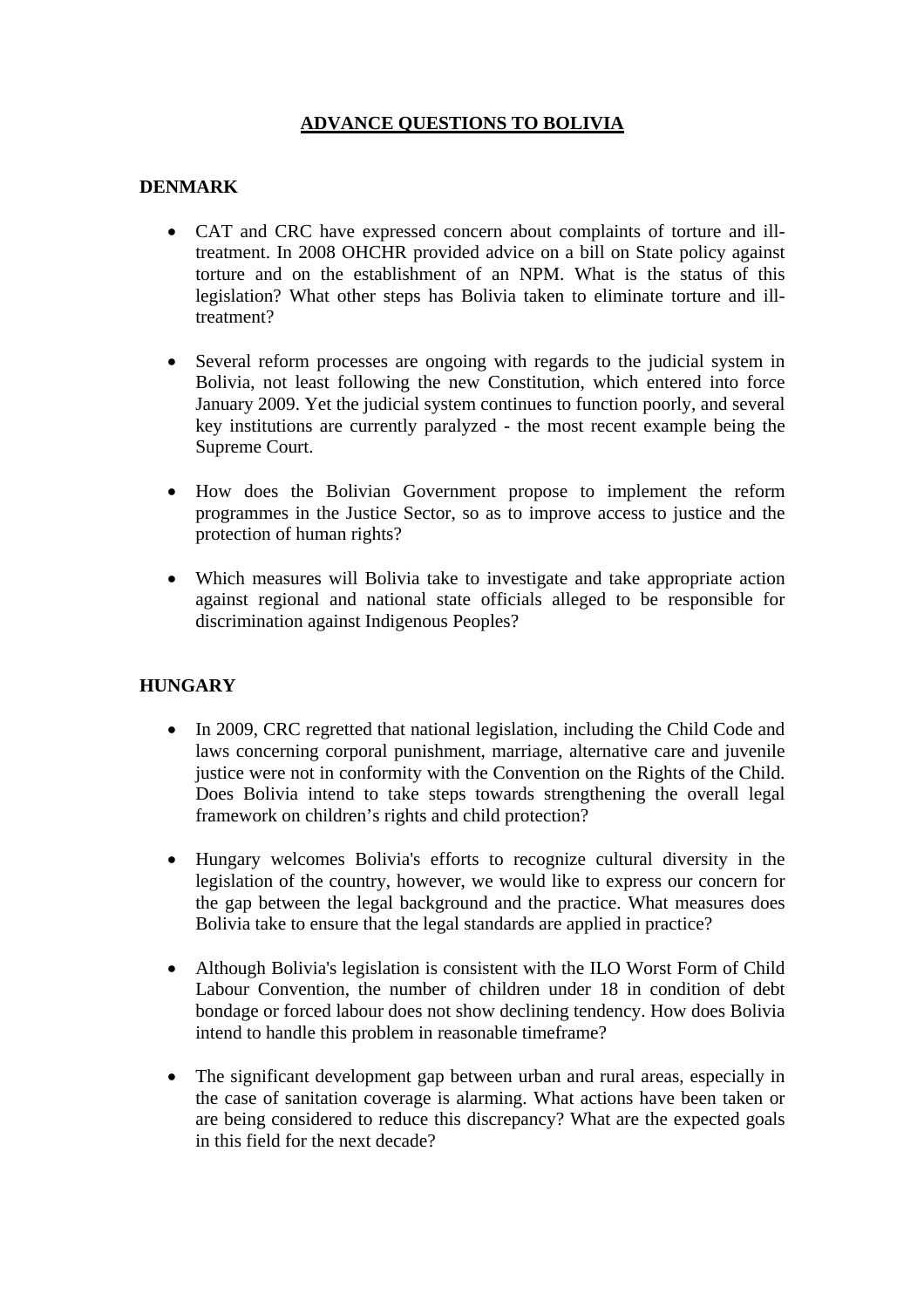• Hungary welcomes the incorporation of the prohibition of torture in the new Constitution of Bolivia. However, Hungary is concerned about the reported cases of inhuman treatment by the Bolivian police in the course of investigation, law enforcement activities and dealing with detainees in prison. Therefore, we recommend the urgent investigation of these cases and the establishment of a national mechanism in order to prevent further incidents.

# **LATVIA**

• According to the information by the Office of the UN High Commissioner for Human Rights, 65 countries from different regions of the world have issued standing invitations to all special procedures of the Human Rights Council. Considering previous cooperation of Bolivia with special procedures mandate holders - would your country consider extending a standing invitation to all special procedures of the Human Rights Council in the future?

## **NORWAY**

- How did the Plurinational State of Bolivia involve civil society organisations i n the elaboration of its national report?
- What steps will the Bolivian Government take to follow up and implement the recommendations of the Human Rights Council? How will the civil society be involved in the process?
- What steps are the government taking to reduce violence against women in Bolivia, and are there any concrete plans for measures to combat discrimination in the education of girls?
- Norway takes note of Bolivia's determination to promote the rights of indigenous people, but what concrete steps are being taken to fight contemporary forms of slavery which the Guaraní people in Santa Cruz, and other indigenous groups in Bolivia are still being subjected to?
- What judicial and legislative measures are being taken in order to ensure fair and equal treatment and safeguard the human rights of prisoners, to reduce the situation of overcrowding and to improve the living conditions in Bolivian prison facilities?
- What steps will be taken in order to ensure that the Judiciary is competent, independent and impartial in line with International Human Rights Law?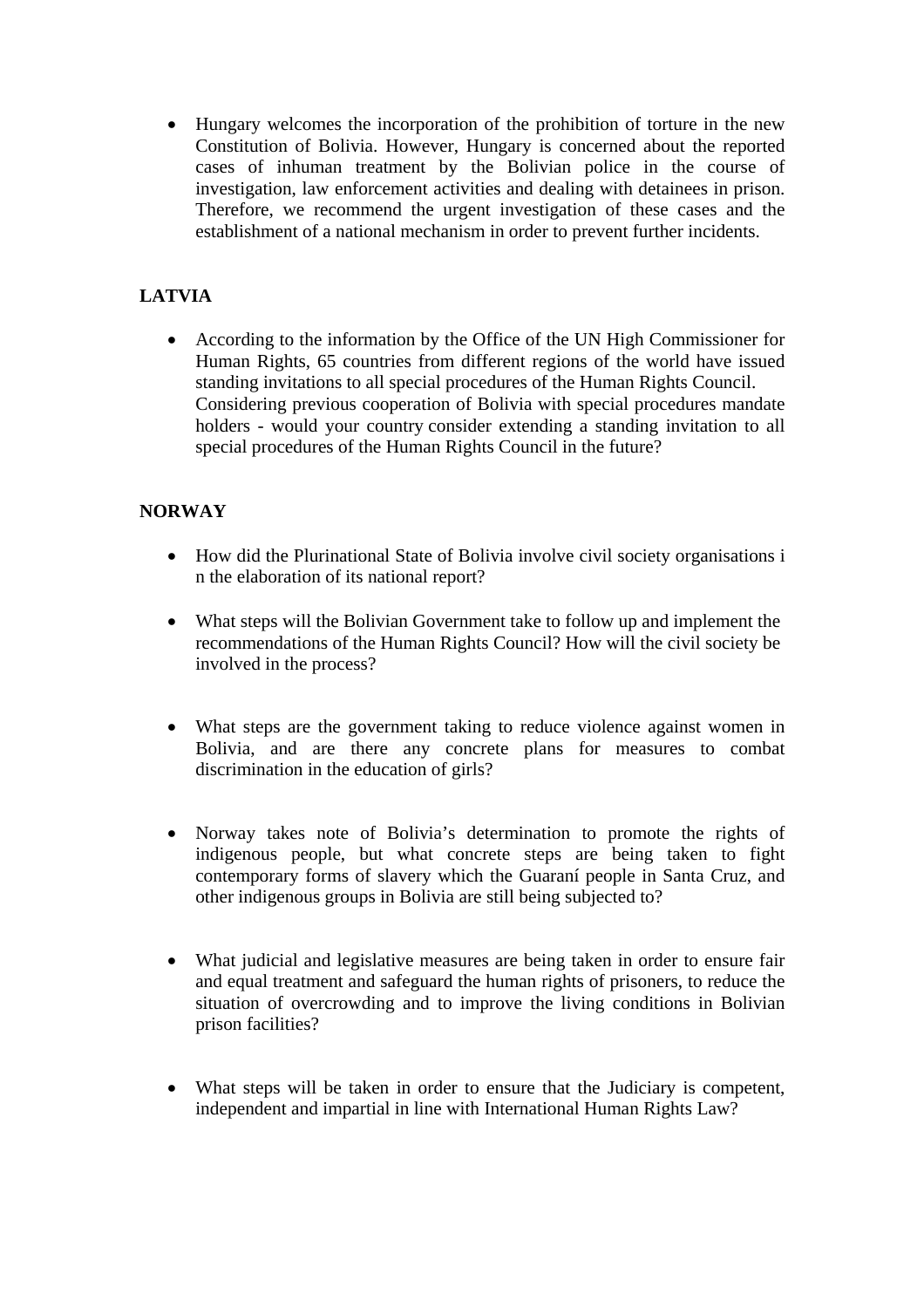• What concrete measures are being taken by the government in order to guarantee freedom of expression and to investigate complaints filed by journalists?

### **SWEDEN**

- Several incidents of excessive force, killings and arbitrary detention have been reported in connection with protests related to the adoption of the new Bolivian constitution, including in Pando department in 2008. Bolivian constitution, including in Pando department in 2008. Notwithstanding several investigations, the perpetrators of these abuses have not been brought to justice, while civil society organisations have reported extensive impunity for human rights violations at large.
- What measures is the government of Bolivia to bring all perpetrators of abuses to justice and to eradicate impunity for human rights violations?
- Sweden notes that, although there have been positive developments in the area of economic, social and cultural rights, such as increased support for pregnant women, the United Nations Population Fund reports that Bolivia continues to have the highest incidence of maternal mortality in South America (290 deaths per 100,000 live births). Reports show that there is a large discrepancy in the access to maternal health services and information on family planning methods between urban and rural areas and that gender or ethnic discrimination is the main obstacle to the exercise of sexual and reproductive health rights. Complications of pregnancy, childbirth and poorly performed abortions are the leading causes of death for Bolivian women.
- Could the Government of Bolivia elaborate on the measures it is taking to ensure all women their sexual and reproductive health rights?

### **UNITED KINGDOM OF GREAT BRITAIN & NORTHERN IRELAND**

- We would be grateful if you would provide information on the extent to which civil society was consulted in the preparation of your national report?
- Please could you inform us as to whether an independent national human rights institution exists in Bolivia and operates in accordance with the Paris principles designed to guide the practice of such institutions?
- What plans does the government of Bolivia have to implement the recommendations outlined in the December 2009 EU Election Observation Mission report?
- We would be grateful for an update on the status of the draft Law Against Assault and Gender-Based Political Violence.